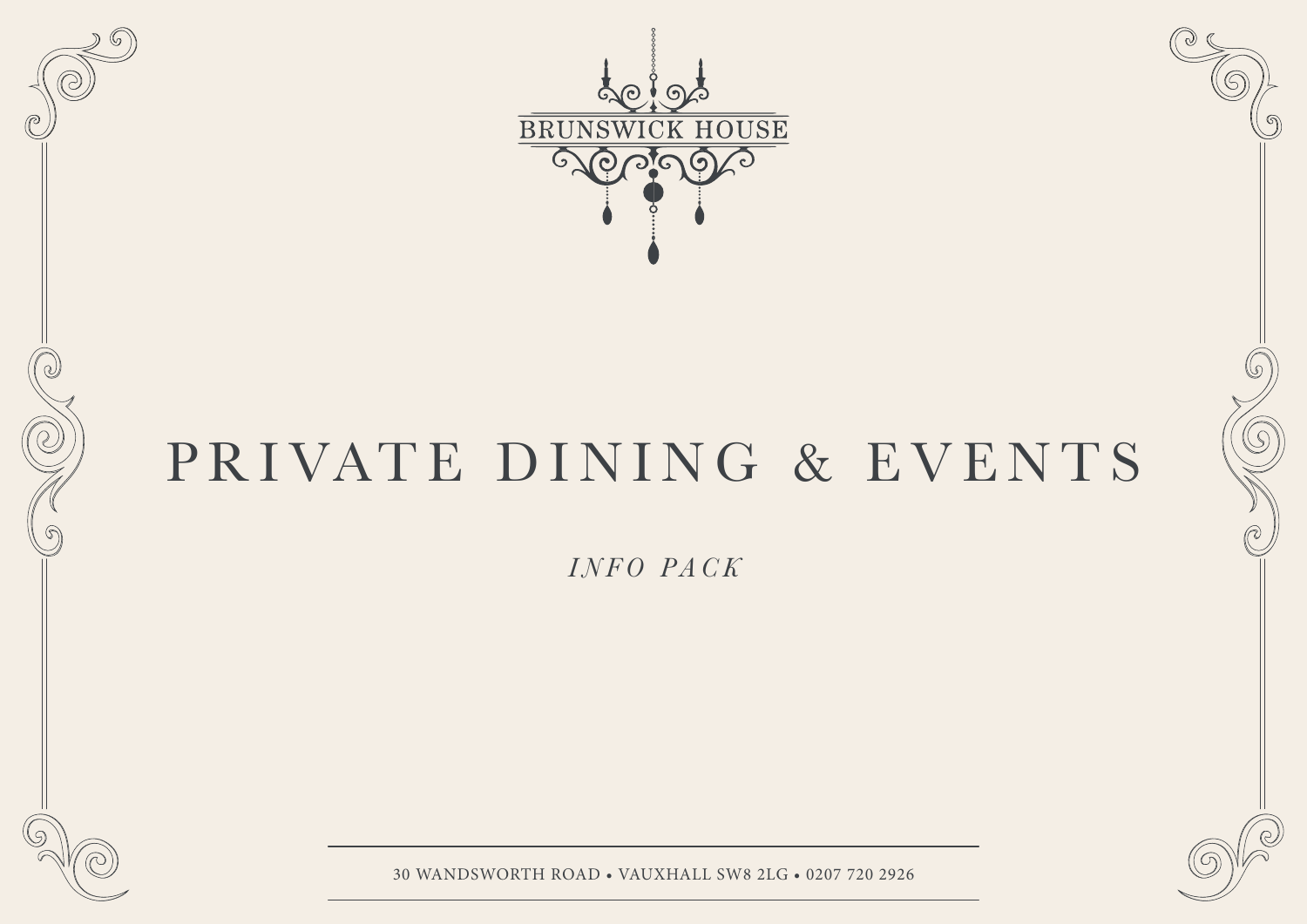

## HOW TO PLAN YOUR EVENT  $\triangle$ RECOMMENDED SUPPLIERS

FEEL ALLEEP Million

FAQ'S CONTACT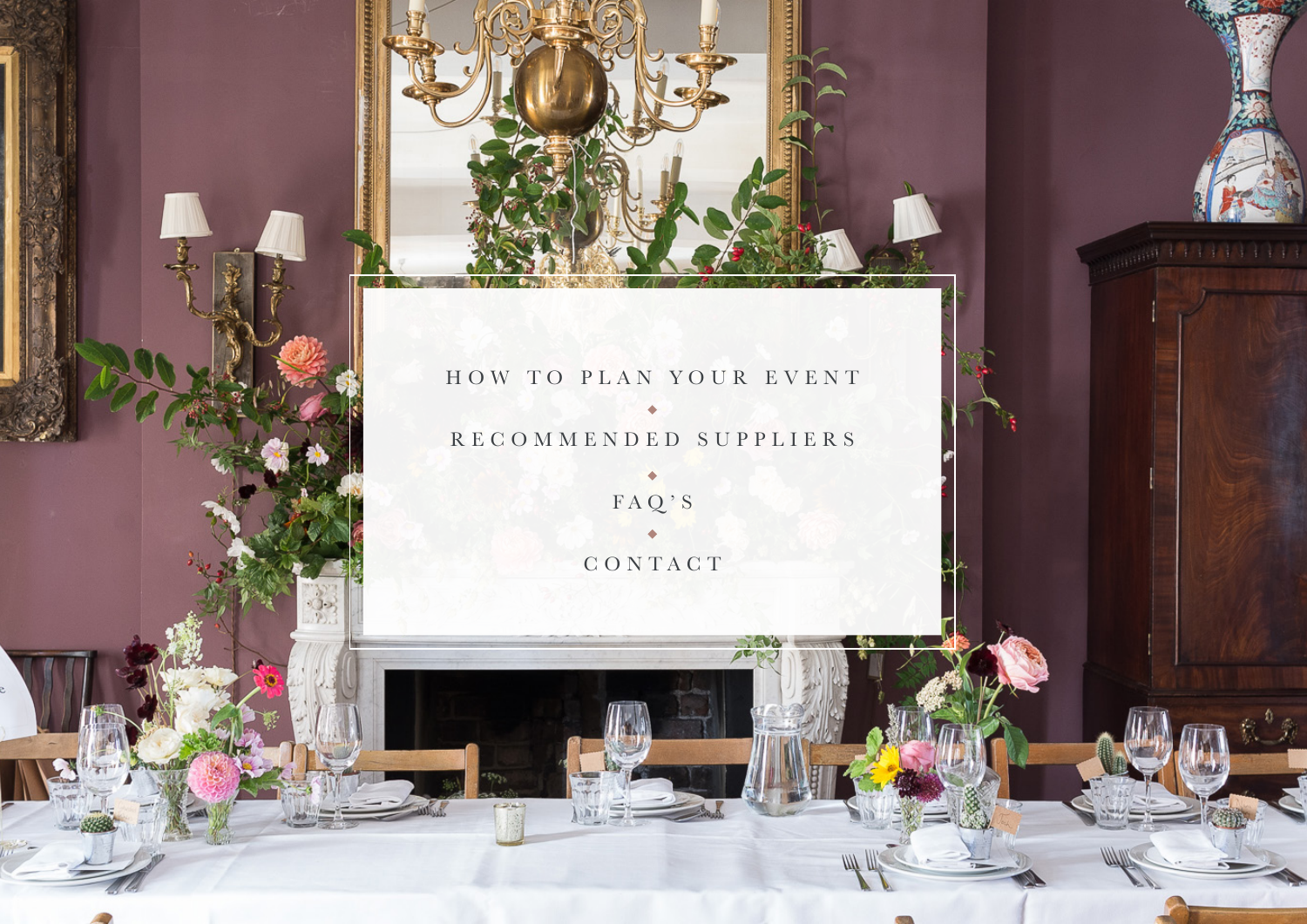### HOW TO PLAN YOUR EVENT

### 01

Browse this brochure and our website to see photos of the event spaces and catering options. Select your event date and space. Contact us for more information, if required, to check availability and to place a provisional hold on the date and space. We'll hold the date and space for you and will send you a fully costed catering proposal. There is no cost to place a provisional hold on a date and space. The costed catering proposal is complimentary. After you have placed your hold, should another client place an interest in your preferred date and space, we'll contact you to ask if you would like to confirm or release your hold.

### 02

Come along for a site visit to view the space and to meet us to further discuss your catering options and event details. Alternatively, take a virtual tour and call or email us to plan your event. We can help you plan the event details, such as the running order of the day. We'll tailor the catering proposal to reflect your requirements, which will be outlined during our conversations. We'll update your catering proposal throughout the planning process. Updates can be communicated via phone, email or in person – as you wish.

### 03

Once you're in a position to proceed, payment of the venue hire fee, in full, confirms the venue booking. Payment is payable to Lassco Ltd and can be made by card or bank transfer.

### 04

If third-party suppliers are required, view our recommended suppliers list, then book your third-party suppliers, such as: florist, AV supplier or entertainer, and arrange a site visit with your suppliers. On the day, we'll be the contact for your third-party suppliers.

### 05

Invite your guests, and when you send the invite, ask your guests to confirm their dietary requirements and allergies up to two weeks in advance of the event, if dietary information is applicable.

### 06

By appointment, you are welcome to visit us to taste our style of food and wine options and finalise the menu. The final menu is to be confirmed up to two weeks in advance of the event.

#### *From here, we'll take care of everything.*

*You and your guests just need to come along to enjoy our beautiful house, warm hospitality and exceptional food & drink.*

### 07

Submit your final number of guests and guests' allergies or dietary requirements up to one week in advance, if dietary requirements are applicable.

### 08

After the menu and final number of guests are confirmed, we'll send you the final catering quote. After which, please pay Brunswick House Cafe Ltd the catering quote, in full, up to one week in advance of the event. Payment can be made by bank transfer.

### 09

If a seating plan is required, we'll send you a seating plan template to complete and return up to one week in advance of the event.

### 10

If required, please arrange delivery of your meal place setting name cards and a printed seating plan for an easel, we'll provide the easel, and a guestlist, in alphabetical order, for the cloakroom team to check in your guests. We provide complimentary printed menus for each place setting, so you can tick that off your list.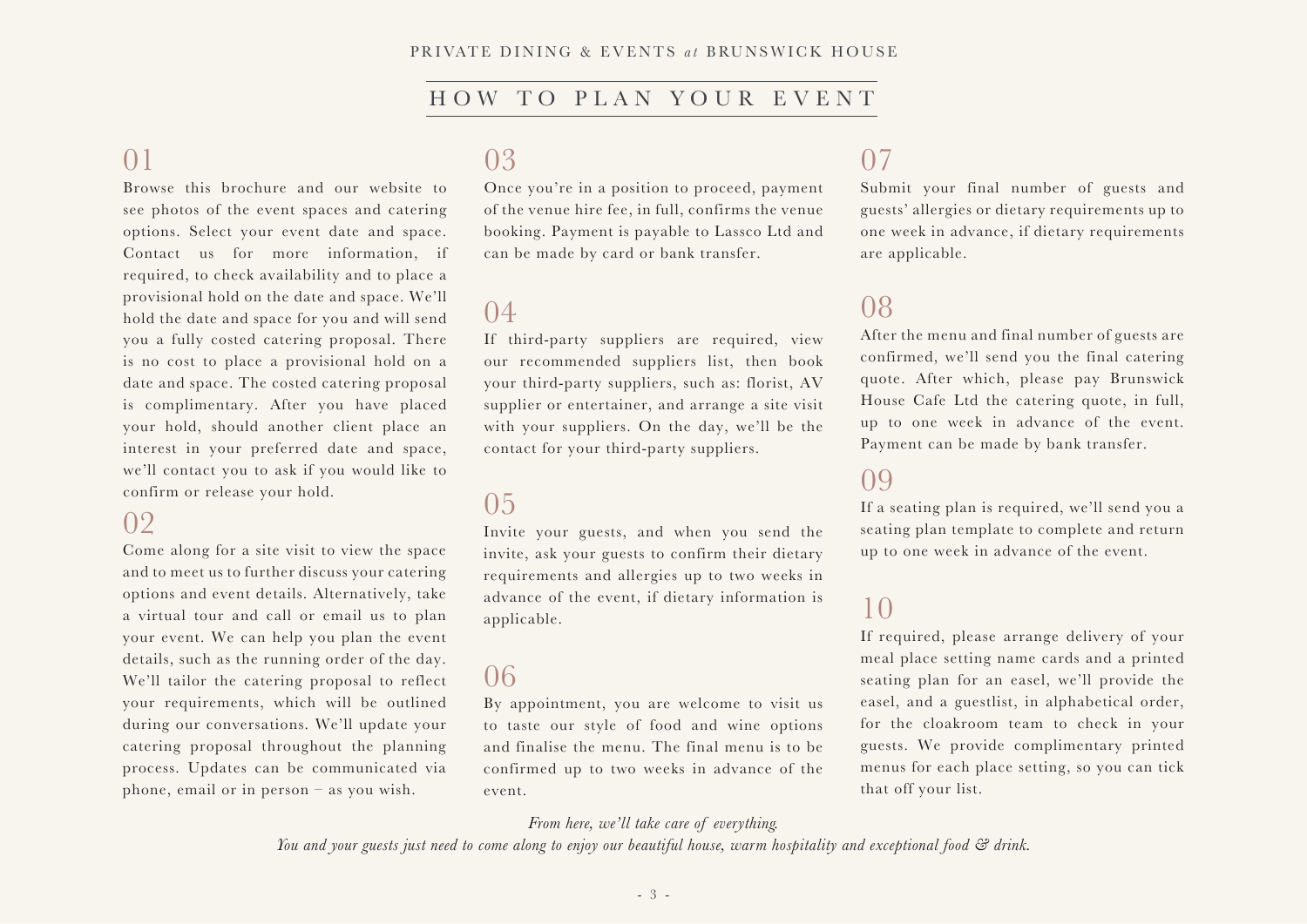#### PRIVATE DINING & EVENTS at BRUNSWICK HOUSE

### CEREMONY VENUES & RECOMMENDED SUPPLIERS

#### RETRO BUS

London Retro Bus Hire londonretrobushire.co.uk

#### WEDDING CELEBRANTS

Laura Gimson lauragimsonceremonies.co.uk

> Hannah Jones writemyceremony.com

#### CEREMONY VENUES

Asylum Chapel PHOTOGRAPHERS *SE15 2SQ (35mins)* Chelsea Old Town Hall *SW3 5EE (15mins)* Wandsworth Town Hall *SW18 2PU (25mins)* Fitzrovia Chapel *W1T 3BF (30mins)* The Old Marylebone Town Hall *NW1 5PT (30mins)* 

#### FLORISTS

Bloom East bloomeast.com

Artistically Twisted artisticallytwisted.co.uk

Jam Jar jamjarflowers.co.uk

#### CAKE BAKER

Lily Vanilli lilyvanilli.com

Bee's Bakery beesbakery.co.uk

Heather Shuker eclection-photography.com

> Oliver Holder oliverholder.co.uk

Matt Badenoch mattbadenoch.com

> Paul Grace pgrace.co.uk

#### PIANISTS

Nicole Reynolds 0795 036 8931 nicolereynolds@outlook.com

Charlie Mappin 0792 112 4483 cmyerspiano@gmail.com

#### A C O U S T I C MUSICIANS

Royal College of Music rcm.ac.uk/hire/hirercmmusicians

#### ENTERTAINMENT

Magician: Kieron The mighty kieronthemighty.co.uk

Murder Mystery: Blackwatch blackwatchentertainment.co.uk

> Photobooth: Boxless Booths boxlessbooths.com

#### DJS WITH EQUIPMENT

The Wedding Smashers weddingsmashers.com

Muzz Khan muzzkhanbookings@gmail.com mixcloud.com/muzzkhan

> Cedric Carr cedric.carr@gmail.com

#### AUDIO EQUIPMENT & LIGHTING

Live Audio Production liveaudioproduction.co.uk

#### LIVE BANDS

Craft Music craftmusic.co.uk

Festival Night festivalnightsband.com

High on Heels highonheels.co.uk

*You're welcome to book a ceremony venue and suppliers that are not listed here.*

- 4 -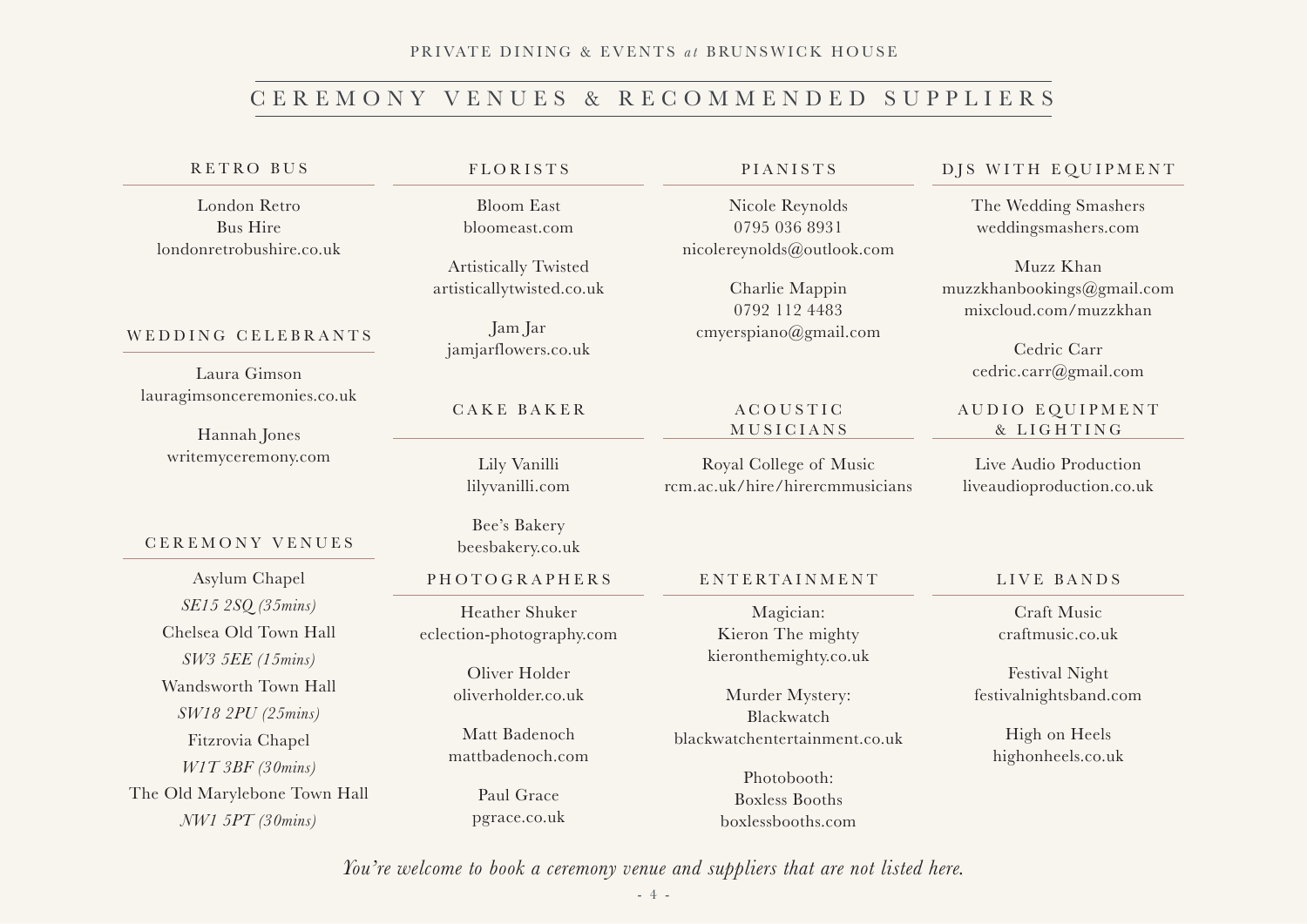#### PRIVATE DINING & EVENTS *a t* BRUNSWICK HOUSE

### FREQUENTLY ASKED QUESTIONS

#### IS BRUNSWICK HOUSE AVAILABLE FOR EXCLUSIVE HIRE?

Yes. The house is arranged over three floors and can be hired exclusively. For smaller events, you can hire by the room or floor.

#### IS THE VENUE LICENCED FOR CIVIL CEREMONIES?

No. We can provide recommended local ceremony venues, if required. However, we can host unofficial and celebrant ceremonies.

#### IS THERE WHEELCHAIR ACCESS?

No. Unfortunately, there is no wheelchair access into and throughout the venue.

#### HOW LATE CAN WE STAY?

The standard end time for a day booking is 4pm, with all guests to have departed by this time, and is midnight for an afternoon/evening booking, with music turned off and lights turned up at 11:45pm and all guests to have departed by midnight. For and additional  $f(250)$  plus VAT venue hire fee, a Cellar booking end time can be extended to 1am, with music turned off and lights turned up at 1am and all guests to have departed by 1:15am. Suppliers are to have cleared and departed the venue up to 1 hour after the event end time.

#### CAN WE PLAY MUSIC IN ANY ROOM OR ON ANY FLOOR?

Yes, but conditions apply. In the Cellar, you can book a DJ or live amplified band to play loud music. In the rooms on the ground and first floor, you can book live acoustic musicians or play a playlist as background music. In the Saloon, on the first floor, you can book a pianist to play.

### HOW MANY GUESTS CAN YOU ACCOMMODATE DURING THE DAY AND DURING AN EVENING?

The maximum seated capacity in the Saloon & Smoking Room is 110 guests and the maximum standing capacity over the three floors is 250 guests.

#### WHAT DOES THE VENUE HIRE COST INCLUDE?

The venue hire cost includes the exclusive rental of the room[s] hired. The hire cost includes a venue manager, cloakroom facility and staff, security and dressing of the room[s]. The venue hire fee is payable to Lassco Ltd. A separate catering cost is then created based on your food and drink requirements. The catering is payable to Brunswick House Café Ltd.

#### WHAT IS THE DIFFERENCE BETWEEN LASSCO LTD AND BRUNSWICK HOUSE CAFÉ LTD?

Lassco Ltd own and hire out Brunswick House for private events. Lassco is an architectural antiques company and occupies Brunswick House with an antiques shop showroom. Brunswick House Café Ltd is contracted to exclusively provide food and drink for private events at Brunswick House. Brunswick House Café is based at Brunswick House and also operates a restaurant, bar and café at the premises.

#### DO YOU DRESS THE SPACE?

Yes. As the house is an antiques showroom, the house is already decorated. The catering spend covers: dressing the dining tables in white linen, in-house serviceware and tealights. We can provide a recommended suppliers list where you can find options for florists.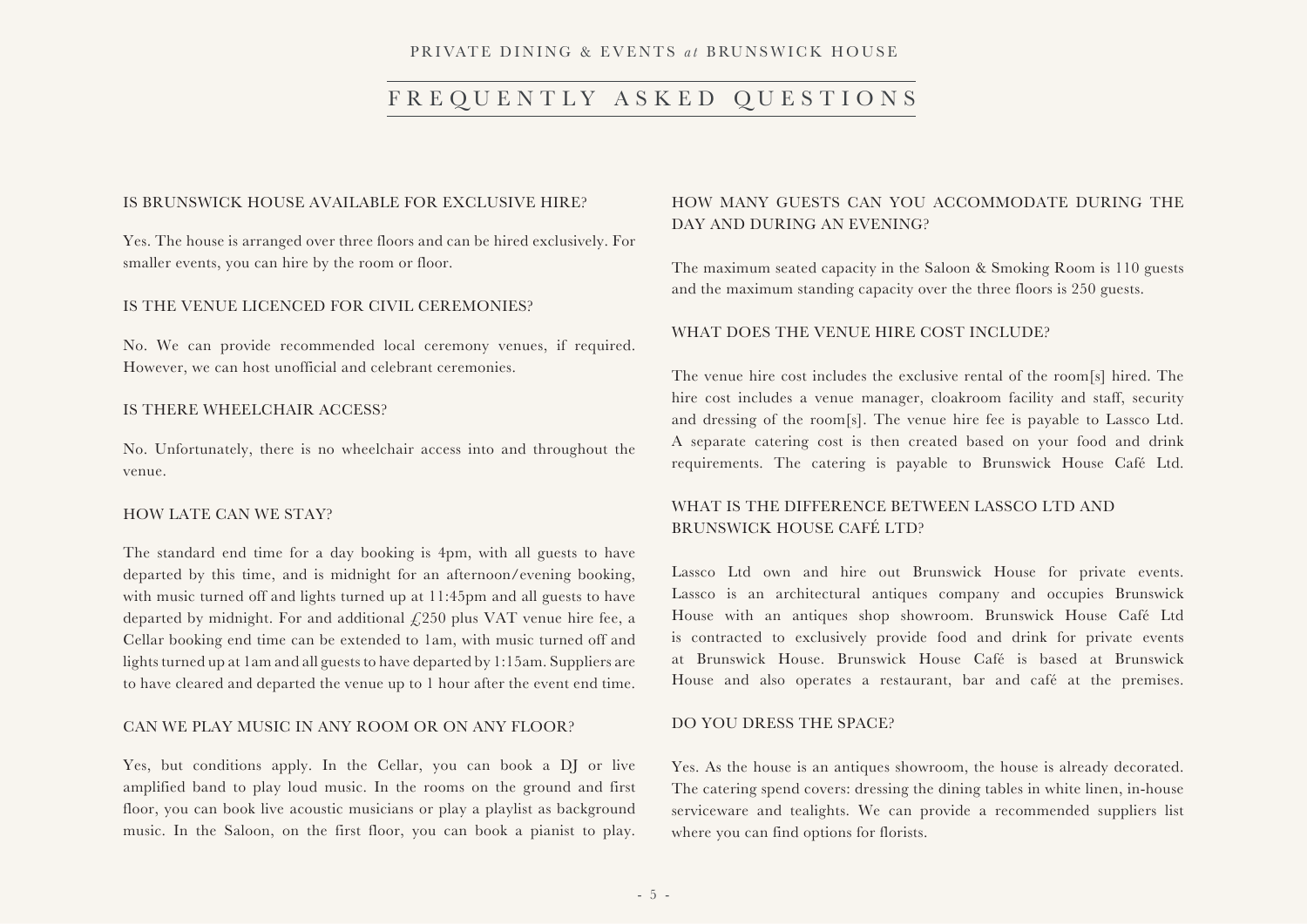#### PRIVATE DINING & EVENTS *a t* BRUNSWICK HOUSE

### FREQUENTLY ASKED QUESTIONS

### WHAT TIME CAN OUR GUESTS AND OUR SUPPLIERS ACCESS THE VENUE?

The earliest arrival time for guests is 9am for a day booking and is 3pm for an afternoon/evening booking. The earliest arrival time for suppliers is 8:30am for a day booking and 10am for an afternoon/evening booking.

#### DO YOU OFFER A THREE-COURSE MENU FOR CHILDREN?

Yes. Children are served a adult starter, a Cheesy Pasta main course, adult sides and pudding or ice-cream for £30 including VAT.

#### CAN WE BRING OUR OWN ALCOHOL, AND DO YOU CHARGE CORKAGE?

A £25 including VAT minimum spend on corkage per person is charged for up to 1 x 75cl bottle of wine consumed per person. For each extra 75cl bottle of wine served, we charge  $\sqrt{25}$  including VAT. Corkage is limited to wine.

#### CAN WE BRING OUR OWN FOOD?

You are welcome to bring a celebration cake. When you supply a cake, and the cake replaces the pudding supplied by Brunswick House Cafe, a cakeage fee of  $\sqrt{2.50}$  including VAT per person will apply. No other food may be supplied for an event due to food safety and legal responsibility concerns, and as Brunswick House Café has the exclusive right to provide all food served at events held at Brunswick House.

#### WHEN WILL THE FOOD MENU BE AVAILABLE?

Our food and drink menus are seasonal, and our ingredients are subject to availability. We'll send you the menu options up to two weeks in advance of your booking. Please confirm your selected menu up to one week in advance of your event.

#### WILL WE BE OFFERED A FOOD TASTING?

An exclusive tasting of the private dining food menu is not available, however, often the same dishes and ingredients are featured in the restaurant and private dining menus. Our private dining menu is written and prepared by our restaurant team. You're welcome to book a table in our restaurant and order from our restaurant menu to taste our style of food. We'll apply a 25% discount to the your restaurant bill. This discount is limited to one visit.

#### WILL THERE BE AN EVENT COORDINATOR ON THE EVENT DAY?

Yes. You'll have a dedicated catering event manager and service team on hand during the set-up of your event and throughout your event.

#### IS THERE GUEST ONSITE PARKING?

No. The nearest guest parking is located only a few meters walk from Brunswick House at St George's Wharf underground carpark on Nine Elms Lane.

#### WHERE CAN A BUS WITH GUESTS DROP OF GUESTS?

The London Retro Bus Hire company is permitted to stop and drop off guests at the front of Brunswick House.

#### IS THERE SUPPLIER ONSITE PARKING?

Yes. Suppliers can park in the Brunswick House traders' carpark, which is located at the rear of the property, which is accessed via Nine Elms Lane and which provides suppliers with direct access into the house.

#### WHAT ARE THE SERVICE AND SPEECHES TIMES?

Snacks and starters are placed on dining tables before guests are seated. 9pm is the latest main course service time. To ensure the main is served on time and in the best condition, speeches are to take place after the main course.

#### DOES THE CELLAR HAVE A PA SYSTEM AND PARTY LIGHTING?

The Cellar PA system, mixer and outdoor speakers are available for the hirer to use without charge. The Cellar dance room party lighting is provided by Lassco Ltd and its use is covered by venue hire fee.